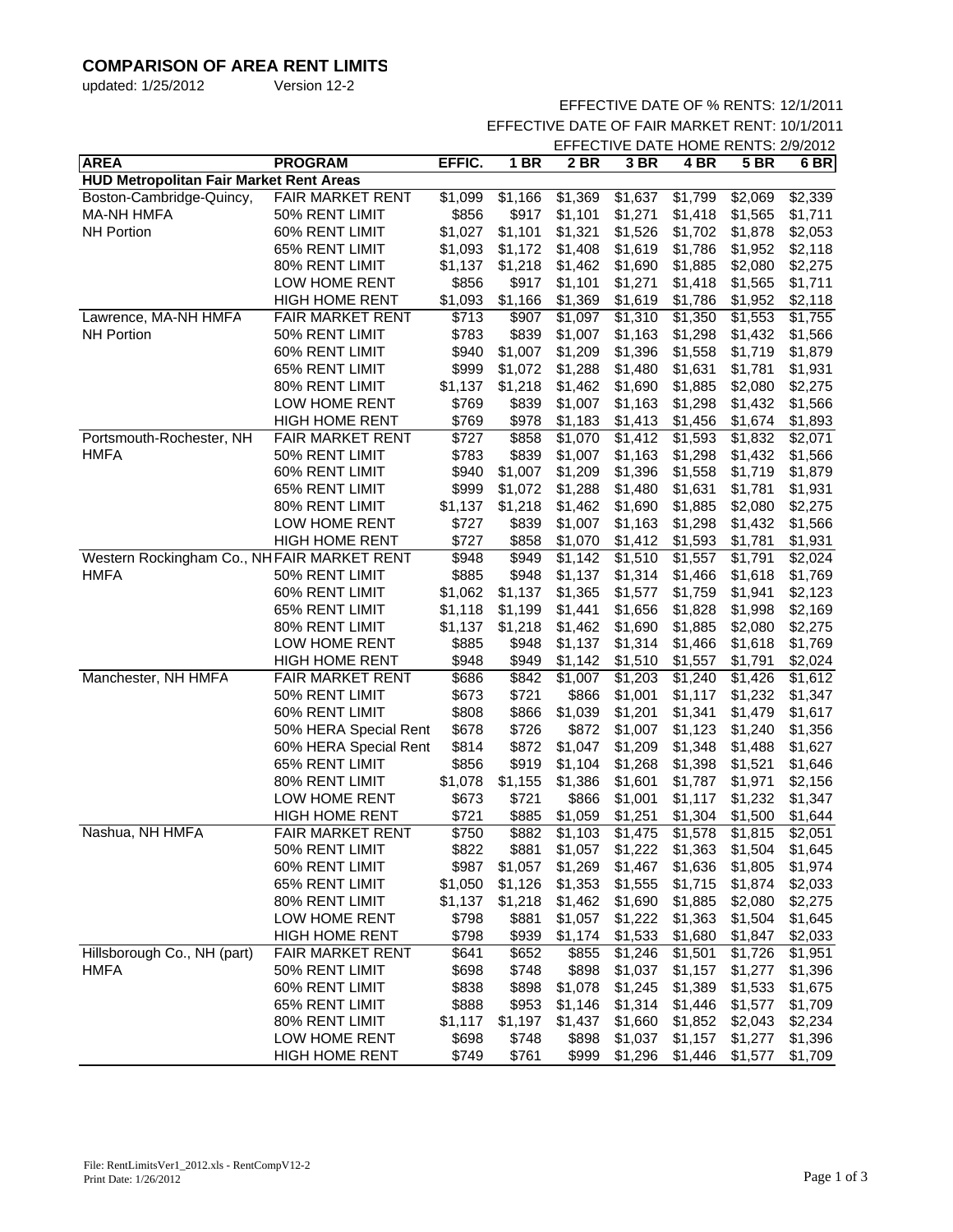# **COMPARISON OF AREA RENT LIMITS**

| updated: 1/25/2012 | Version 12-2 |
|--------------------|--------------|
|                    |              |

### EFFECTIVE DATE OF % RENTS: 12/1/2011

EFFECTIVE DATE OF FAIR MARKET RENT: 10/1/2011

| 2 BR<br>3 BR<br>4 BR<br><b>5 BR</b><br>6 BR<br><b>Non-Metro County FMR Areas</b><br>Belknap County, NH<br><b>FAIR MARKET RENT</b><br>\$572<br>\$704<br>$\overline{$}879$<br>$\overline{$}1,160$<br>\$1,492<br>\$1,716<br>\$1,940<br>\$616<br>\$660<br>\$791<br>\$914<br>\$1,020<br>\$1,125<br>\$1,230<br>50% RENT LIMIT<br>\$739<br>\$792<br>\$949<br>\$1,097<br>\$1,224<br>\$1,350<br>60% RENT LIMIT<br>\$1,476<br>65% RENT LIMIT<br>\$780<br>\$838<br>\$1,007<br>\$1,155<br>\$1,269<br>\$1,381<br>\$1,494<br>80% RENT LIMIT<br>\$985<br>\$1,055<br>\$1,266<br>\$1,462<br>\$1,631<br>\$1,800<br>\$1,968<br>LOW HOME RENT<br>\$591<br>\$660<br>\$791<br>\$914<br>\$1,020<br>\$1,125<br>\$1,230<br><b>HIGH HOME RENT</b><br>\$591<br>\$727<br>\$908<br>\$1,155<br>\$1,269<br>\$1,381<br>\$1,494<br>Carroll County, NH<br><b>FAIR MARKET RENT</b><br>\$636<br>\$1,205<br>\$672<br>\$886<br>\$1,480<br>\$1,702<br>\$1,924<br>50% RENT LIMIT<br>\$616<br>\$791<br>\$914<br>\$1,125<br>\$1,230<br>\$660<br>\$1,020<br>60% RENT LIMIT<br>\$739<br>\$792<br>\$949<br>\$1,097<br>\$1,224<br>\$1,350<br>\$1,476<br>65% RENT LIMIT<br>\$780<br>\$838<br>\$1,007<br>\$1,155<br>\$1,494<br>\$1,269<br>\$1,381<br>80% RENT LIMIT<br>\$1,055<br>\$985<br>\$1,266<br>\$1,462<br>\$1,631<br>\$1,800<br>\$1,968<br>LOW HOME RENT<br>\$660<br>\$616<br>\$791<br>\$914<br>\$1,020<br>\$1,125<br>\$1,230<br><b>HIGH HOME RENT</b><br>\$654<br>\$691<br>\$911<br>\$1,381<br>\$1,155<br>\$1,269<br>\$1,494<br>Cheshire County, NH<br><b>FAIR MARKET RENT</b><br>\$711<br>\$760<br>\$952<br>$\overline{$}1,148$<br>\$1,398<br>\$1,608<br>\$1,817<br>\$618<br>\$796<br>50% RENT LIMIT<br>\$663<br>\$919<br>\$1,026<br>\$1,131<br>\$1,237<br>60% RENT LIMIT<br>\$742<br>\$795<br>\$955<br>\$1,103<br>\$1,484<br>\$1,231<br>\$1,358<br>65% RENT LIMIT<br>\$785<br>\$843<br>\$1,013<br>\$1,161<br>\$1,276<br>\$1,389<br>\$1,502<br>80% RENT LIMIT<br>\$1,060<br>\$990<br>\$1,272<br>\$1,470<br>\$1,640<br>\$1,810<br>\$1,979<br>LOW HOME RENT<br>\$618<br>\$663<br>\$796<br>\$919<br>\$1,026<br>\$1,131<br>\$1,237<br>\$725<br><b>HIGH HOME RENT</b><br>\$774<br>\$970<br>\$1,148<br>\$1,276<br>\$1,389<br>\$1,502<br>Coos County, NH<br><b>FAIR MARKET RENT</b><br>\$847<br>\$393<br>\$514<br>\$604<br>\$951<br>\$1,094<br>\$1,236<br>\$791<br>50% RENT LIMIT<br>\$616<br>\$660<br>\$914<br>\$1,020<br>\$1,125<br>\$1,230<br>\$739<br>\$792<br>\$949<br>\$1,097<br>\$1,224<br>60% RENT LIMIT<br>\$1,350<br>\$1,476<br>65% RENT LIMIT<br>\$780<br>\$838<br>\$1,007<br>\$1,155<br>\$1,381<br>\$1,494<br>\$1,269<br>80% RENT LIMIT<br>\$985<br>\$1,055<br>\$1,266<br>\$1,462<br>\$1,631<br>\$1,800<br>\$1,968<br>\$425<br>\$556<br>\$914<br>\$1,020<br>\$1,125<br>\$1,230<br>LOW HOME RENT<br>\$653<br>\$425<br>\$653<br>\$916<br>\$1,182<br><b>HIGH HOME RENT</b><br>\$556<br>\$1,028<br>\$1,336<br>Grafton County, NH<br>FAIR MARKET RENT<br>\$653<br>\$719<br>\$911<br>\$1,225<br>\$1,292<br>\$1,486<br>\$1,680<br>\$616<br>\$791<br>50% RENT LIMIT<br>\$660<br>\$914<br>\$1,020<br>\$1,125<br>\$1,230<br>\$949<br>60% RENT LIMIT<br>\$739<br>\$792<br>\$1,097<br>\$1,224<br>\$1,350<br>\$1,476<br>65% RENT LIMIT<br>\$780<br>\$838<br>\$1,007<br>\$1,155<br>\$1,269<br>\$1,381<br>\$1,494<br>\$1,055<br>80% RENT LIMIT<br>\$985<br>\$1,266<br>\$1,462<br>\$1,631<br>\$1,800<br>\$1,968<br>LOW HOME RENT<br>\$616<br>\$791<br>\$914<br>\$1,230<br>\$660<br>\$1,020<br>\$1,125<br>\$653<br>\$719<br>\$911<br>\$1,155<br>\$1,269<br>\$1,381<br>\$1,494<br><b>HIGH HOME RENT</b><br>Merrimack County, NH<br><b>FAIR MARKET RENT</b><br>\$763<br>\$996<br>$\overline{$}1,230$<br>$\overline{$}1,577$<br>\$645<br>\$1,814<br>\$2,050<br>50% RENT LIMIT<br>\$696<br>\$895<br>\$745<br>\$1,033<br>\$1,153<br>\$1,272<br>\$1,391<br>\$835<br>\$894<br>60% RENT LIMIT<br>\$1,074<br>\$1,240<br>\$1,384<br>\$1,527<br>\$1,669<br>50% HERA Special Rent<br>\$697<br>\$746<br>\$896<br>\$1,035<br>\$1,155<br>\$1,274<br>\$1,393<br>\$837<br>60% HERA Special Rent<br>\$896<br>\$1,075<br>\$1,242<br>\$1,386<br>\$1,529<br>\$1,671<br>65% RENT LIMIT<br>\$885<br>\$950<br>\$1,142<br>\$1,310<br>\$1,443<br>\$1,573<br>\$1,704<br>80% RENT LIMIT<br>\$1,113<br>\$1,193<br>\$1,431<br>\$1,653<br>\$1,845<br>\$2,036<br>\$2,226<br>LOW HOME RENT<br>\$646<br>\$745<br>\$895<br>\$1,033<br>\$1,153<br>\$1,272<br>\$1,391<br><b>HIGH HOME RENT</b><br>\$646<br>\$764<br>\$997<br>\$1,231<br>\$1,443<br>\$1,573<br>\$1,704<br>Sullivan County, NH<br>FAIR MARKET RENT<br>\$536<br>\$649<br>\$827<br>\$1,121<br>\$1,211<br>\$1,393<br>\$1,574<br>\$616<br>\$791<br>\$914<br>\$1,020<br>\$660<br>\$1,125<br>\$1,230<br>50% RENT LIMIT<br>60% RENT LIMIT<br>\$739<br>\$792<br>\$949<br>\$1,097<br>\$1,224<br>\$1,350<br>\$1,476<br>65% RENT LIMIT<br>\$780<br>\$838<br>\$1,007<br>\$1,155<br>\$1,269<br>\$1,381<br>\$1,494<br>80% RENT LIMIT<br>\$985<br>\$1,055<br>\$1,266<br>\$1,462<br>\$1,631<br>\$1,800<br>\$1,968<br>LOW HOME RENT<br>\$547<br>\$660<br>\$791<br>\$914<br>\$1,020<br>\$1,125<br>\$1,230<br><b>HIGH HOME RENT</b><br>\$547<br>\$663<br>\$844<br>\$1,139<br>\$1,494 |             |                |        |        | EFFECTIVE DATE HOME RENTS: 2/9/2012 |  |         |         |  |
|-----------------------------------------------------------------------------------------------------------------------------------------------------------------------------------------------------------------------------------------------------------------------------------------------------------------------------------------------------------------------------------------------------------------------------------------------------------------------------------------------------------------------------------------------------------------------------------------------------------------------------------------------------------------------------------------------------------------------------------------------------------------------------------------------------------------------------------------------------------------------------------------------------------------------------------------------------------------------------------------------------------------------------------------------------------------------------------------------------------------------------------------------------------------------------------------------------------------------------------------------------------------------------------------------------------------------------------------------------------------------------------------------------------------------------------------------------------------------------------------------------------------------------------------------------------------------------------------------------------------------------------------------------------------------------------------------------------------------------------------------------------------------------------------------------------------------------------------------------------------------------------------------------------------------------------------------------------------------------------------------------------------------------------------------------------------------------------------------------------------------------------------------------------------------------------------------------------------------------------------------------------------------------------------------------------------------------------------------------------------------------------------------------------------------------------------------------------------------------------------------------------------------------------------------------------------------------------------------------------------------------------------------------------------------------------------------------------------------------------------------------------------------------------------------------------------------------------------------------------------------------------------------------------------------------------------------------------------------------------------------------------------------------------------------------------------------------------------------------------------------------------------------------------------------------------------------------------------------------------------------------------------------------------------------------------------------------------------------------------------------------------------------------------------------------------------------------------------------------------------------------------------------------------------------------------------------------------------------------------------------------------------------------------------------------------------------------------------------------------------------------------------------------------------------------------------------------------------------------------------------------------------------------------------------------------------------------------------------------------------------------------------------------------------------------------------------------------------------------------------------------------------------------------------------------------------------------------------------------------------------------------------------------------------------------------------------------------------------------------------------------------------------------------------------------------------------------------------------------------------------------------------------------------------------------------------------------------------------------------------------------------------------------------------------------------------------------------------------------------------------------------------------------------------------------------------------------------------------------------------------------------------------------------------------------------------------------------------------------------------------------------------------------------------------------------------------------------------------------------------------------------------|-------------|----------------|--------|--------|-------------------------------------|--|---------|---------|--|
|                                                                                                                                                                                                                                                                                                                                                                                                                                                                                                                                                                                                                                                                                                                                                                                                                                                                                                                                                                                                                                                                                                                                                                                                                                                                                                                                                                                                                                                                                                                                                                                                                                                                                                                                                                                                                                                                                                                                                                                                                                                                                                                                                                                                                                                                                                                                                                                                                                                                                                                                                                                                                                                                                                                                                                                                                                                                                                                                                                                                                                                                                                                                                                                                                                                                                                                                                                                                                                                                                                                                                                                                                                                                                                                                                                                                                                                                                                                                                                                                                                                                                                                                                                                                                                                                                                                                                                                                                                                                                                                                                                                                                                                                                                                                                                                                                                                                                                                                                                                                                                                                                                                                         | <b>AREA</b> | <b>PROGRAM</b> | EFFIC. | $1$ BR |                                     |  |         |         |  |
|                                                                                                                                                                                                                                                                                                                                                                                                                                                                                                                                                                                                                                                                                                                                                                                                                                                                                                                                                                                                                                                                                                                                                                                                                                                                                                                                                                                                                                                                                                                                                                                                                                                                                                                                                                                                                                                                                                                                                                                                                                                                                                                                                                                                                                                                                                                                                                                                                                                                                                                                                                                                                                                                                                                                                                                                                                                                                                                                                                                                                                                                                                                                                                                                                                                                                                                                                                                                                                                                                                                                                                                                                                                                                                                                                                                                                                                                                                                                                                                                                                                                                                                                                                                                                                                                                                                                                                                                                                                                                                                                                                                                                                                                                                                                                                                                                                                                                                                                                                                                                                                                                                                                         |             |                |        |        |                                     |  |         |         |  |
|                                                                                                                                                                                                                                                                                                                                                                                                                                                                                                                                                                                                                                                                                                                                                                                                                                                                                                                                                                                                                                                                                                                                                                                                                                                                                                                                                                                                                                                                                                                                                                                                                                                                                                                                                                                                                                                                                                                                                                                                                                                                                                                                                                                                                                                                                                                                                                                                                                                                                                                                                                                                                                                                                                                                                                                                                                                                                                                                                                                                                                                                                                                                                                                                                                                                                                                                                                                                                                                                                                                                                                                                                                                                                                                                                                                                                                                                                                                                                                                                                                                                                                                                                                                                                                                                                                                                                                                                                                                                                                                                                                                                                                                                                                                                                                                                                                                                                                                                                                                                                                                                                                                                         |             |                |        |        |                                     |  |         |         |  |
|                                                                                                                                                                                                                                                                                                                                                                                                                                                                                                                                                                                                                                                                                                                                                                                                                                                                                                                                                                                                                                                                                                                                                                                                                                                                                                                                                                                                                                                                                                                                                                                                                                                                                                                                                                                                                                                                                                                                                                                                                                                                                                                                                                                                                                                                                                                                                                                                                                                                                                                                                                                                                                                                                                                                                                                                                                                                                                                                                                                                                                                                                                                                                                                                                                                                                                                                                                                                                                                                                                                                                                                                                                                                                                                                                                                                                                                                                                                                                                                                                                                                                                                                                                                                                                                                                                                                                                                                                                                                                                                                                                                                                                                                                                                                                                                                                                                                                                                                                                                                                                                                                                                                         |             |                |        |        |                                     |  |         |         |  |
|                                                                                                                                                                                                                                                                                                                                                                                                                                                                                                                                                                                                                                                                                                                                                                                                                                                                                                                                                                                                                                                                                                                                                                                                                                                                                                                                                                                                                                                                                                                                                                                                                                                                                                                                                                                                                                                                                                                                                                                                                                                                                                                                                                                                                                                                                                                                                                                                                                                                                                                                                                                                                                                                                                                                                                                                                                                                                                                                                                                                                                                                                                                                                                                                                                                                                                                                                                                                                                                                                                                                                                                                                                                                                                                                                                                                                                                                                                                                                                                                                                                                                                                                                                                                                                                                                                                                                                                                                                                                                                                                                                                                                                                                                                                                                                                                                                                                                                                                                                                                                                                                                                                                         |             |                |        |        |                                     |  |         |         |  |
|                                                                                                                                                                                                                                                                                                                                                                                                                                                                                                                                                                                                                                                                                                                                                                                                                                                                                                                                                                                                                                                                                                                                                                                                                                                                                                                                                                                                                                                                                                                                                                                                                                                                                                                                                                                                                                                                                                                                                                                                                                                                                                                                                                                                                                                                                                                                                                                                                                                                                                                                                                                                                                                                                                                                                                                                                                                                                                                                                                                                                                                                                                                                                                                                                                                                                                                                                                                                                                                                                                                                                                                                                                                                                                                                                                                                                                                                                                                                                                                                                                                                                                                                                                                                                                                                                                                                                                                                                                                                                                                                                                                                                                                                                                                                                                                                                                                                                                                                                                                                                                                                                                                                         |             |                |        |        |                                     |  |         |         |  |
|                                                                                                                                                                                                                                                                                                                                                                                                                                                                                                                                                                                                                                                                                                                                                                                                                                                                                                                                                                                                                                                                                                                                                                                                                                                                                                                                                                                                                                                                                                                                                                                                                                                                                                                                                                                                                                                                                                                                                                                                                                                                                                                                                                                                                                                                                                                                                                                                                                                                                                                                                                                                                                                                                                                                                                                                                                                                                                                                                                                                                                                                                                                                                                                                                                                                                                                                                                                                                                                                                                                                                                                                                                                                                                                                                                                                                                                                                                                                                                                                                                                                                                                                                                                                                                                                                                                                                                                                                                                                                                                                                                                                                                                                                                                                                                                                                                                                                                                                                                                                                                                                                                                                         |             |                |        |        |                                     |  |         |         |  |
|                                                                                                                                                                                                                                                                                                                                                                                                                                                                                                                                                                                                                                                                                                                                                                                                                                                                                                                                                                                                                                                                                                                                                                                                                                                                                                                                                                                                                                                                                                                                                                                                                                                                                                                                                                                                                                                                                                                                                                                                                                                                                                                                                                                                                                                                                                                                                                                                                                                                                                                                                                                                                                                                                                                                                                                                                                                                                                                                                                                                                                                                                                                                                                                                                                                                                                                                                                                                                                                                                                                                                                                                                                                                                                                                                                                                                                                                                                                                                                                                                                                                                                                                                                                                                                                                                                                                                                                                                                                                                                                                                                                                                                                                                                                                                                                                                                                                                                                                                                                                                                                                                                                                         |             |                |        |        |                                     |  |         |         |  |
|                                                                                                                                                                                                                                                                                                                                                                                                                                                                                                                                                                                                                                                                                                                                                                                                                                                                                                                                                                                                                                                                                                                                                                                                                                                                                                                                                                                                                                                                                                                                                                                                                                                                                                                                                                                                                                                                                                                                                                                                                                                                                                                                                                                                                                                                                                                                                                                                                                                                                                                                                                                                                                                                                                                                                                                                                                                                                                                                                                                                                                                                                                                                                                                                                                                                                                                                                                                                                                                                                                                                                                                                                                                                                                                                                                                                                                                                                                                                                                                                                                                                                                                                                                                                                                                                                                                                                                                                                                                                                                                                                                                                                                                                                                                                                                                                                                                                                                                                                                                                                                                                                                                                         |             |                |        |        |                                     |  |         |         |  |
|                                                                                                                                                                                                                                                                                                                                                                                                                                                                                                                                                                                                                                                                                                                                                                                                                                                                                                                                                                                                                                                                                                                                                                                                                                                                                                                                                                                                                                                                                                                                                                                                                                                                                                                                                                                                                                                                                                                                                                                                                                                                                                                                                                                                                                                                                                                                                                                                                                                                                                                                                                                                                                                                                                                                                                                                                                                                                                                                                                                                                                                                                                                                                                                                                                                                                                                                                                                                                                                                                                                                                                                                                                                                                                                                                                                                                                                                                                                                                                                                                                                                                                                                                                                                                                                                                                                                                                                                                                                                                                                                                                                                                                                                                                                                                                                                                                                                                                                                                                                                                                                                                                                                         |             |                |        |        |                                     |  |         |         |  |
|                                                                                                                                                                                                                                                                                                                                                                                                                                                                                                                                                                                                                                                                                                                                                                                                                                                                                                                                                                                                                                                                                                                                                                                                                                                                                                                                                                                                                                                                                                                                                                                                                                                                                                                                                                                                                                                                                                                                                                                                                                                                                                                                                                                                                                                                                                                                                                                                                                                                                                                                                                                                                                                                                                                                                                                                                                                                                                                                                                                                                                                                                                                                                                                                                                                                                                                                                                                                                                                                                                                                                                                                                                                                                                                                                                                                                                                                                                                                                                                                                                                                                                                                                                                                                                                                                                                                                                                                                                                                                                                                                                                                                                                                                                                                                                                                                                                                                                                                                                                                                                                                                                                                         |             |                |        |        |                                     |  |         |         |  |
|                                                                                                                                                                                                                                                                                                                                                                                                                                                                                                                                                                                                                                                                                                                                                                                                                                                                                                                                                                                                                                                                                                                                                                                                                                                                                                                                                                                                                                                                                                                                                                                                                                                                                                                                                                                                                                                                                                                                                                                                                                                                                                                                                                                                                                                                                                                                                                                                                                                                                                                                                                                                                                                                                                                                                                                                                                                                                                                                                                                                                                                                                                                                                                                                                                                                                                                                                                                                                                                                                                                                                                                                                                                                                                                                                                                                                                                                                                                                                                                                                                                                                                                                                                                                                                                                                                                                                                                                                                                                                                                                                                                                                                                                                                                                                                                                                                                                                                                                                                                                                                                                                                                                         |             |                |        |        |                                     |  |         |         |  |
|                                                                                                                                                                                                                                                                                                                                                                                                                                                                                                                                                                                                                                                                                                                                                                                                                                                                                                                                                                                                                                                                                                                                                                                                                                                                                                                                                                                                                                                                                                                                                                                                                                                                                                                                                                                                                                                                                                                                                                                                                                                                                                                                                                                                                                                                                                                                                                                                                                                                                                                                                                                                                                                                                                                                                                                                                                                                                                                                                                                                                                                                                                                                                                                                                                                                                                                                                                                                                                                                                                                                                                                                                                                                                                                                                                                                                                                                                                                                                                                                                                                                                                                                                                                                                                                                                                                                                                                                                                                                                                                                                                                                                                                                                                                                                                                                                                                                                                                                                                                                                                                                                                                                         |             |                |        |        |                                     |  |         |         |  |
|                                                                                                                                                                                                                                                                                                                                                                                                                                                                                                                                                                                                                                                                                                                                                                                                                                                                                                                                                                                                                                                                                                                                                                                                                                                                                                                                                                                                                                                                                                                                                                                                                                                                                                                                                                                                                                                                                                                                                                                                                                                                                                                                                                                                                                                                                                                                                                                                                                                                                                                                                                                                                                                                                                                                                                                                                                                                                                                                                                                                                                                                                                                                                                                                                                                                                                                                                                                                                                                                                                                                                                                                                                                                                                                                                                                                                                                                                                                                                                                                                                                                                                                                                                                                                                                                                                                                                                                                                                                                                                                                                                                                                                                                                                                                                                                                                                                                                                                                                                                                                                                                                                                                         |             |                |        |        |                                     |  |         |         |  |
|                                                                                                                                                                                                                                                                                                                                                                                                                                                                                                                                                                                                                                                                                                                                                                                                                                                                                                                                                                                                                                                                                                                                                                                                                                                                                                                                                                                                                                                                                                                                                                                                                                                                                                                                                                                                                                                                                                                                                                                                                                                                                                                                                                                                                                                                                                                                                                                                                                                                                                                                                                                                                                                                                                                                                                                                                                                                                                                                                                                                                                                                                                                                                                                                                                                                                                                                                                                                                                                                                                                                                                                                                                                                                                                                                                                                                                                                                                                                                                                                                                                                                                                                                                                                                                                                                                                                                                                                                                                                                                                                                                                                                                                                                                                                                                                                                                                                                                                                                                                                                                                                                                                                         |             |                |        |        |                                     |  |         |         |  |
|                                                                                                                                                                                                                                                                                                                                                                                                                                                                                                                                                                                                                                                                                                                                                                                                                                                                                                                                                                                                                                                                                                                                                                                                                                                                                                                                                                                                                                                                                                                                                                                                                                                                                                                                                                                                                                                                                                                                                                                                                                                                                                                                                                                                                                                                                                                                                                                                                                                                                                                                                                                                                                                                                                                                                                                                                                                                                                                                                                                                                                                                                                                                                                                                                                                                                                                                                                                                                                                                                                                                                                                                                                                                                                                                                                                                                                                                                                                                                                                                                                                                                                                                                                                                                                                                                                                                                                                                                                                                                                                                                                                                                                                                                                                                                                                                                                                                                                                                                                                                                                                                                                                                         |             |                |        |        |                                     |  |         |         |  |
|                                                                                                                                                                                                                                                                                                                                                                                                                                                                                                                                                                                                                                                                                                                                                                                                                                                                                                                                                                                                                                                                                                                                                                                                                                                                                                                                                                                                                                                                                                                                                                                                                                                                                                                                                                                                                                                                                                                                                                                                                                                                                                                                                                                                                                                                                                                                                                                                                                                                                                                                                                                                                                                                                                                                                                                                                                                                                                                                                                                                                                                                                                                                                                                                                                                                                                                                                                                                                                                                                                                                                                                                                                                                                                                                                                                                                                                                                                                                                                                                                                                                                                                                                                                                                                                                                                                                                                                                                                                                                                                                                                                                                                                                                                                                                                                                                                                                                                                                                                                                                                                                                                                                         |             |                |        |        |                                     |  |         |         |  |
|                                                                                                                                                                                                                                                                                                                                                                                                                                                                                                                                                                                                                                                                                                                                                                                                                                                                                                                                                                                                                                                                                                                                                                                                                                                                                                                                                                                                                                                                                                                                                                                                                                                                                                                                                                                                                                                                                                                                                                                                                                                                                                                                                                                                                                                                                                                                                                                                                                                                                                                                                                                                                                                                                                                                                                                                                                                                                                                                                                                                                                                                                                                                                                                                                                                                                                                                                                                                                                                                                                                                                                                                                                                                                                                                                                                                                                                                                                                                                                                                                                                                                                                                                                                                                                                                                                                                                                                                                                                                                                                                                                                                                                                                                                                                                                                                                                                                                                                                                                                                                                                                                                                                         |             |                |        |        |                                     |  |         |         |  |
|                                                                                                                                                                                                                                                                                                                                                                                                                                                                                                                                                                                                                                                                                                                                                                                                                                                                                                                                                                                                                                                                                                                                                                                                                                                                                                                                                                                                                                                                                                                                                                                                                                                                                                                                                                                                                                                                                                                                                                                                                                                                                                                                                                                                                                                                                                                                                                                                                                                                                                                                                                                                                                                                                                                                                                                                                                                                                                                                                                                                                                                                                                                                                                                                                                                                                                                                                                                                                                                                                                                                                                                                                                                                                                                                                                                                                                                                                                                                                                                                                                                                                                                                                                                                                                                                                                                                                                                                                                                                                                                                                                                                                                                                                                                                                                                                                                                                                                                                                                                                                                                                                                                                         |             |                |        |        |                                     |  |         |         |  |
|                                                                                                                                                                                                                                                                                                                                                                                                                                                                                                                                                                                                                                                                                                                                                                                                                                                                                                                                                                                                                                                                                                                                                                                                                                                                                                                                                                                                                                                                                                                                                                                                                                                                                                                                                                                                                                                                                                                                                                                                                                                                                                                                                                                                                                                                                                                                                                                                                                                                                                                                                                                                                                                                                                                                                                                                                                                                                                                                                                                                                                                                                                                                                                                                                                                                                                                                                                                                                                                                                                                                                                                                                                                                                                                                                                                                                                                                                                                                                                                                                                                                                                                                                                                                                                                                                                                                                                                                                                                                                                                                                                                                                                                                                                                                                                                                                                                                                                                                                                                                                                                                                                                                         |             |                |        |        |                                     |  |         |         |  |
|                                                                                                                                                                                                                                                                                                                                                                                                                                                                                                                                                                                                                                                                                                                                                                                                                                                                                                                                                                                                                                                                                                                                                                                                                                                                                                                                                                                                                                                                                                                                                                                                                                                                                                                                                                                                                                                                                                                                                                                                                                                                                                                                                                                                                                                                                                                                                                                                                                                                                                                                                                                                                                                                                                                                                                                                                                                                                                                                                                                                                                                                                                                                                                                                                                                                                                                                                                                                                                                                                                                                                                                                                                                                                                                                                                                                                                                                                                                                                                                                                                                                                                                                                                                                                                                                                                                                                                                                                                                                                                                                                                                                                                                                                                                                                                                                                                                                                                                                                                                                                                                                                                                                         |             |                |        |        |                                     |  |         |         |  |
|                                                                                                                                                                                                                                                                                                                                                                                                                                                                                                                                                                                                                                                                                                                                                                                                                                                                                                                                                                                                                                                                                                                                                                                                                                                                                                                                                                                                                                                                                                                                                                                                                                                                                                                                                                                                                                                                                                                                                                                                                                                                                                                                                                                                                                                                                                                                                                                                                                                                                                                                                                                                                                                                                                                                                                                                                                                                                                                                                                                                                                                                                                                                                                                                                                                                                                                                                                                                                                                                                                                                                                                                                                                                                                                                                                                                                                                                                                                                                                                                                                                                                                                                                                                                                                                                                                                                                                                                                                                                                                                                                                                                                                                                                                                                                                                                                                                                                                                                                                                                                                                                                                                                         |             |                |        |        |                                     |  |         |         |  |
|                                                                                                                                                                                                                                                                                                                                                                                                                                                                                                                                                                                                                                                                                                                                                                                                                                                                                                                                                                                                                                                                                                                                                                                                                                                                                                                                                                                                                                                                                                                                                                                                                                                                                                                                                                                                                                                                                                                                                                                                                                                                                                                                                                                                                                                                                                                                                                                                                                                                                                                                                                                                                                                                                                                                                                                                                                                                                                                                                                                                                                                                                                                                                                                                                                                                                                                                                                                                                                                                                                                                                                                                                                                                                                                                                                                                                                                                                                                                                                                                                                                                                                                                                                                                                                                                                                                                                                                                                                                                                                                                                                                                                                                                                                                                                                                                                                                                                                                                                                                                                                                                                                                                         |             |                |        |        |                                     |  |         |         |  |
|                                                                                                                                                                                                                                                                                                                                                                                                                                                                                                                                                                                                                                                                                                                                                                                                                                                                                                                                                                                                                                                                                                                                                                                                                                                                                                                                                                                                                                                                                                                                                                                                                                                                                                                                                                                                                                                                                                                                                                                                                                                                                                                                                                                                                                                                                                                                                                                                                                                                                                                                                                                                                                                                                                                                                                                                                                                                                                                                                                                                                                                                                                                                                                                                                                                                                                                                                                                                                                                                                                                                                                                                                                                                                                                                                                                                                                                                                                                                                                                                                                                                                                                                                                                                                                                                                                                                                                                                                                                                                                                                                                                                                                                                                                                                                                                                                                                                                                                                                                                                                                                                                                                                         |             |                |        |        |                                     |  |         |         |  |
|                                                                                                                                                                                                                                                                                                                                                                                                                                                                                                                                                                                                                                                                                                                                                                                                                                                                                                                                                                                                                                                                                                                                                                                                                                                                                                                                                                                                                                                                                                                                                                                                                                                                                                                                                                                                                                                                                                                                                                                                                                                                                                                                                                                                                                                                                                                                                                                                                                                                                                                                                                                                                                                                                                                                                                                                                                                                                                                                                                                                                                                                                                                                                                                                                                                                                                                                                                                                                                                                                                                                                                                                                                                                                                                                                                                                                                                                                                                                                                                                                                                                                                                                                                                                                                                                                                                                                                                                                                                                                                                                                                                                                                                                                                                                                                                                                                                                                                                                                                                                                                                                                                                                         |             |                |        |        |                                     |  |         |         |  |
|                                                                                                                                                                                                                                                                                                                                                                                                                                                                                                                                                                                                                                                                                                                                                                                                                                                                                                                                                                                                                                                                                                                                                                                                                                                                                                                                                                                                                                                                                                                                                                                                                                                                                                                                                                                                                                                                                                                                                                                                                                                                                                                                                                                                                                                                                                                                                                                                                                                                                                                                                                                                                                                                                                                                                                                                                                                                                                                                                                                                                                                                                                                                                                                                                                                                                                                                                                                                                                                                                                                                                                                                                                                                                                                                                                                                                                                                                                                                                                                                                                                                                                                                                                                                                                                                                                                                                                                                                                                                                                                                                                                                                                                                                                                                                                                                                                                                                                                                                                                                                                                                                                                                         |             |                |        |        |                                     |  |         |         |  |
|                                                                                                                                                                                                                                                                                                                                                                                                                                                                                                                                                                                                                                                                                                                                                                                                                                                                                                                                                                                                                                                                                                                                                                                                                                                                                                                                                                                                                                                                                                                                                                                                                                                                                                                                                                                                                                                                                                                                                                                                                                                                                                                                                                                                                                                                                                                                                                                                                                                                                                                                                                                                                                                                                                                                                                                                                                                                                                                                                                                                                                                                                                                                                                                                                                                                                                                                                                                                                                                                                                                                                                                                                                                                                                                                                                                                                                                                                                                                                                                                                                                                                                                                                                                                                                                                                                                                                                                                                                                                                                                                                                                                                                                                                                                                                                                                                                                                                                                                                                                                                                                                                                                                         |             |                |        |        |                                     |  |         |         |  |
|                                                                                                                                                                                                                                                                                                                                                                                                                                                                                                                                                                                                                                                                                                                                                                                                                                                                                                                                                                                                                                                                                                                                                                                                                                                                                                                                                                                                                                                                                                                                                                                                                                                                                                                                                                                                                                                                                                                                                                                                                                                                                                                                                                                                                                                                                                                                                                                                                                                                                                                                                                                                                                                                                                                                                                                                                                                                                                                                                                                                                                                                                                                                                                                                                                                                                                                                                                                                                                                                                                                                                                                                                                                                                                                                                                                                                                                                                                                                                                                                                                                                                                                                                                                                                                                                                                                                                                                                                                                                                                                                                                                                                                                                                                                                                                                                                                                                                                                                                                                                                                                                                                                                         |             |                |        |        |                                     |  |         |         |  |
|                                                                                                                                                                                                                                                                                                                                                                                                                                                                                                                                                                                                                                                                                                                                                                                                                                                                                                                                                                                                                                                                                                                                                                                                                                                                                                                                                                                                                                                                                                                                                                                                                                                                                                                                                                                                                                                                                                                                                                                                                                                                                                                                                                                                                                                                                                                                                                                                                                                                                                                                                                                                                                                                                                                                                                                                                                                                                                                                                                                                                                                                                                                                                                                                                                                                                                                                                                                                                                                                                                                                                                                                                                                                                                                                                                                                                                                                                                                                                                                                                                                                                                                                                                                                                                                                                                                                                                                                                                                                                                                                                                                                                                                                                                                                                                                                                                                                                                                                                                                                                                                                                                                                         |             |                |        |        |                                     |  |         |         |  |
|                                                                                                                                                                                                                                                                                                                                                                                                                                                                                                                                                                                                                                                                                                                                                                                                                                                                                                                                                                                                                                                                                                                                                                                                                                                                                                                                                                                                                                                                                                                                                                                                                                                                                                                                                                                                                                                                                                                                                                                                                                                                                                                                                                                                                                                                                                                                                                                                                                                                                                                                                                                                                                                                                                                                                                                                                                                                                                                                                                                                                                                                                                                                                                                                                                                                                                                                                                                                                                                                                                                                                                                                                                                                                                                                                                                                                                                                                                                                                                                                                                                                                                                                                                                                                                                                                                                                                                                                                                                                                                                                                                                                                                                                                                                                                                                                                                                                                                                                                                                                                                                                                                                                         |             |                |        |        |                                     |  |         |         |  |
|                                                                                                                                                                                                                                                                                                                                                                                                                                                                                                                                                                                                                                                                                                                                                                                                                                                                                                                                                                                                                                                                                                                                                                                                                                                                                                                                                                                                                                                                                                                                                                                                                                                                                                                                                                                                                                                                                                                                                                                                                                                                                                                                                                                                                                                                                                                                                                                                                                                                                                                                                                                                                                                                                                                                                                                                                                                                                                                                                                                                                                                                                                                                                                                                                                                                                                                                                                                                                                                                                                                                                                                                                                                                                                                                                                                                                                                                                                                                                                                                                                                                                                                                                                                                                                                                                                                                                                                                                                                                                                                                                                                                                                                                                                                                                                                                                                                                                                                                                                                                                                                                                                                                         |             |                |        |        |                                     |  |         |         |  |
|                                                                                                                                                                                                                                                                                                                                                                                                                                                                                                                                                                                                                                                                                                                                                                                                                                                                                                                                                                                                                                                                                                                                                                                                                                                                                                                                                                                                                                                                                                                                                                                                                                                                                                                                                                                                                                                                                                                                                                                                                                                                                                                                                                                                                                                                                                                                                                                                                                                                                                                                                                                                                                                                                                                                                                                                                                                                                                                                                                                                                                                                                                                                                                                                                                                                                                                                                                                                                                                                                                                                                                                                                                                                                                                                                                                                                                                                                                                                                                                                                                                                                                                                                                                                                                                                                                                                                                                                                                                                                                                                                                                                                                                                                                                                                                                                                                                                                                                                                                                                                                                                                                                                         |             |                |        |        |                                     |  |         |         |  |
|                                                                                                                                                                                                                                                                                                                                                                                                                                                                                                                                                                                                                                                                                                                                                                                                                                                                                                                                                                                                                                                                                                                                                                                                                                                                                                                                                                                                                                                                                                                                                                                                                                                                                                                                                                                                                                                                                                                                                                                                                                                                                                                                                                                                                                                                                                                                                                                                                                                                                                                                                                                                                                                                                                                                                                                                                                                                                                                                                                                                                                                                                                                                                                                                                                                                                                                                                                                                                                                                                                                                                                                                                                                                                                                                                                                                                                                                                                                                                                                                                                                                                                                                                                                                                                                                                                                                                                                                                                                                                                                                                                                                                                                                                                                                                                                                                                                                                                                                                                                                                                                                                                                                         |             |                |        |        |                                     |  |         |         |  |
|                                                                                                                                                                                                                                                                                                                                                                                                                                                                                                                                                                                                                                                                                                                                                                                                                                                                                                                                                                                                                                                                                                                                                                                                                                                                                                                                                                                                                                                                                                                                                                                                                                                                                                                                                                                                                                                                                                                                                                                                                                                                                                                                                                                                                                                                                                                                                                                                                                                                                                                                                                                                                                                                                                                                                                                                                                                                                                                                                                                                                                                                                                                                                                                                                                                                                                                                                                                                                                                                                                                                                                                                                                                                                                                                                                                                                                                                                                                                                                                                                                                                                                                                                                                                                                                                                                                                                                                                                                                                                                                                                                                                                                                                                                                                                                                                                                                                                                                                                                                                                                                                                                                                         |             |                |        |        |                                     |  |         |         |  |
|                                                                                                                                                                                                                                                                                                                                                                                                                                                                                                                                                                                                                                                                                                                                                                                                                                                                                                                                                                                                                                                                                                                                                                                                                                                                                                                                                                                                                                                                                                                                                                                                                                                                                                                                                                                                                                                                                                                                                                                                                                                                                                                                                                                                                                                                                                                                                                                                                                                                                                                                                                                                                                                                                                                                                                                                                                                                                                                                                                                                                                                                                                                                                                                                                                                                                                                                                                                                                                                                                                                                                                                                                                                                                                                                                                                                                                                                                                                                                                                                                                                                                                                                                                                                                                                                                                                                                                                                                                                                                                                                                                                                                                                                                                                                                                                                                                                                                                                                                                                                                                                                                                                                         |             |                |        |        |                                     |  |         |         |  |
|                                                                                                                                                                                                                                                                                                                                                                                                                                                                                                                                                                                                                                                                                                                                                                                                                                                                                                                                                                                                                                                                                                                                                                                                                                                                                                                                                                                                                                                                                                                                                                                                                                                                                                                                                                                                                                                                                                                                                                                                                                                                                                                                                                                                                                                                                                                                                                                                                                                                                                                                                                                                                                                                                                                                                                                                                                                                                                                                                                                                                                                                                                                                                                                                                                                                                                                                                                                                                                                                                                                                                                                                                                                                                                                                                                                                                                                                                                                                                                                                                                                                                                                                                                                                                                                                                                                                                                                                                                                                                                                                                                                                                                                                                                                                                                                                                                                                                                                                                                                                                                                                                                                                         |             |                |        |        |                                     |  |         |         |  |
|                                                                                                                                                                                                                                                                                                                                                                                                                                                                                                                                                                                                                                                                                                                                                                                                                                                                                                                                                                                                                                                                                                                                                                                                                                                                                                                                                                                                                                                                                                                                                                                                                                                                                                                                                                                                                                                                                                                                                                                                                                                                                                                                                                                                                                                                                                                                                                                                                                                                                                                                                                                                                                                                                                                                                                                                                                                                                                                                                                                                                                                                                                                                                                                                                                                                                                                                                                                                                                                                                                                                                                                                                                                                                                                                                                                                                                                                                                                                                                                                                                                                                                                                                                                                                                                                                                                                                                                                                                                                                                                                                                                                                                                                                                                                                                                                                                                                                                                                                                                                                                                                                                                                         |             |                |        |        |                                     |  |         |         |  |
|                                                                                                                                                                                                                                                                                                                                                                                                                                                                                                                                                                                                                                                                                                                                                                                                                                                                                                                                                                                                                                                                                                                                                                                                                                                                                                                                                                                                                                                                                                                                                                                                                                                                                                                                                                                                                                                                                                                                                                                                                                                                                                                                                                                                                                                                                                                                                                                                                                                                                                                                                                                                                                                                                                                                                                                                                                                                                                                                                                                                                                                                                                                                                                                                                                                                                                                                                                                                                                                                                                                                                                                                                                                                                                                                                                                                                                                                                                                                                                                                                                                                                                                                                                                                                                                                                                                                                                                                                                                                                                                                                                                                                                                                                                                                                                                                                                                                                                                                                                                                                                                                                                                                         |             |                |        |        |                                     |  |         |         |  |
|                                                                                                                                                                                                                                                                                                                                                                                                                                                                                                                                                                                                                                                                                                                                                                                                                                                                                                                                                                                                                                                                                                                                                                                                                                                                                                                                                                                                                                                                                                                                                                                                                                                                                                                                                                                                                                                                                                                                                                                                                                                                                                                                                                                                                                                                                                                                                                                                                                                                                                                                                                                                                                                                                                                                                                                                                                                                                                                                                                                                                                                                                                                                                                                                                                                                                                                                                                                                                                                                                                                                                                                                                                                                                                                                                                                                                                                                                                                                                                                                                                                                                                                                                                                                                                                                                                                                                                                                                                                                                                                                                                                                                                                                                                                                                                                                                                                                                                                                                                                                                                                                                                                                         |             |                |        |        |                                     |  |         |         |  |
|                                                                                                                                                                                                                                                                                                                                                                                                                                                                                                                                                                                                                                                                                                                                                                                                                                                                                                                                                                                                                                                                                                                                                                                                                                                                                                                                                                                                                                                                                                                                                                                                                                                                                                                                                                                                                                                                                                                                                                                                                                                                                                                                                                                                                                                                                                                                                                                                                                                                                                                                                                                                                                                                                                                                                                                                                                                                                                                                                                                                                                                                                                                                                                                                                                                                                                                                                                                                                                                                                                                                                                                                                                                                                                                                                                                                                                                                                                                                                                                                                                                                                                                                                                                                                                                                                                                                                                                                                                                                                                                                                                                                                                                                                                                                                                                                                                                                                                                                                                                                                                                                                                                                         |             |                |        |        |                                     |  |         |         |  |
|                                                                                                                                                                                                                                                                                                                                                                                                                                                                                                                                                                                                                                                                                                                                                                                                                                                                                                                                                                                                                                                                                                                                                                                                                                                                                                                                                                                                                                                                                                                                                                                                                                                                                                                                                                                                                                                                                                                                                                                                                                                                                                                                                                                                                                                                                                                                                                                                                                                                                                                                                                                                                                                                                                                                                                                                                                                                                                                                                                                                                                                                                                                                                                                                                                                                                                                                                                                                                                                                                                                                                                                                                                                                                                                                                                                                                                                                                                                                                                                                                                                                                                                                                                                                                                                                                                                                                                                                                                                                                                                                                                                                                                                                                                                                                                                                                                                                                                                                                                                                                                                                                                                                         |             |                |        |        |                                     |  |         |         |  |
|                                                                                                                                                                                                                                                                                                                                                                                                                                                                                                                                                                                                                                                                                                                                                                                                                                                                                                                                                                                                                                                                                                                                                                                                                                                                                                                                                                                                                                                                                                                                                                                                                                                                                                                                                                                                                                                                                                                                                                                                                                                                                                                                                                                                                                                                                                                                                                                                                                                                                                                                                                                                                                                                                                                                                                                                                                                                                                                                                                                                                                                                                                                                                                                                                                                                                                                                                                                                                                                                                                                                                                                                                                                                                                                                                                                                                                                                                                                                                                                                                                                                                                                                                                                                                                                                                                                                                                                                                                                                                                                                                                                                                                                                                                                                                                                                                                                                                                                                                                                                                                                                                                                                         |             |                |        |        |                                     |  |         |         |  |
|                                                                                                                                                                                                                                                                                                                                                                                                                                                                                                                                                                                                                                                                                                                                                                                                                                                                                                                                                                                                                                                                                                                                                                                                                                                                                                                                                                                                                                                                                                                                                                                                                                                                                                                                                                                                                                                                                                                                                                                                                                                                                                                                                                                                                                                                                                                                                                                                                                                                                                                                                                                                                                                                                                                                                                                                                                                                                                                                                                                                                                                                                                                                                                                                                                                                                                                                                                                                                                                                                                                                                                                                                                                                                                                                                                                                                                                                                                                                                                                                                                                                                                                                                                                                                                                                                                                                                                                                                                                                                                                                                                                                                                                                                                                                                                                                                                                                                                                                                                                                                                                                                                                                         |             |                |        |        |                                     |  |         |         |  |
|                                                                                                                                                                                                                                                                                                                                                                                                                                                                                                                                                                                                                                                                                                                                                                                                                                                                                                                                                                                                                                                                                                                                                                                                                                                                                                                                                                                                                                                                                                                                                                                                                                                                                                                                                                                                                                                                                                                                                                                                                                                                                                                                                                                                                                                                                                                                                                                                                                                                                                                                                                                                                                                                                                                                                                                                                                                                                                                                                                                                                                                                                                                                                                                                                                                                                                                                                                                                                                                                                                                                                                                                                                                                                                                                                                                                                                                                                                                                                                                                                                                                                                                                                                                                                                                                                                                                                                                                                                                                                                                                                                                                                                                                                                                                                                                                                                                                                                                                                                                                                                                                                                                                         |             |                |        |        |                                     |  |         |         |  |
|                                                                                                                                                                                                                                                                                                                                                                                                                                                                                                                                                                                                                                                                                                                                                                                                                                                                                                                                                                                                                                                                                                                                                                                                                                                                                                                                                                                                                                                                                                                                                                                                                                                                                                                                                                                                                                                                                                                                                                                                                                                                                                                                                                                                                                                                                                                                                                                                                                                                                                                                                                                                                                                                                                                                                                                                                                                                                                                                                                                                                                                                                                                                                                                                                                                                                                                                                                                                                                                                                                                                                                                                                                                                                                                                                                                                                                                                                                                                                                                                                                                                                                                                                                                                                                                                                                                                                                                                                                                                                                                                                                                                                                                                                                                                                                                                                                                                                                                                                                                                                                                                                                                                         |             |                |        |        |                                     |  |         |         |  |
|                                                                                                                                                                                                                                                                                                                                                                                                                                                                                                                                                                                                                                                                                                                                                                                                                                                                                                                                                                                                                                                                                                                                                                                                                                                                                                                                                                                                                                                                                                                                                                                                                                                                                                                                                                                                                                                                                                                                                                                                                                                                                                                                                                                                                                                                                                                                                                                                                                                                                                                                                                                                                                                                                                                                                                                                                                                                                                                                                                                                                                                                                                                                                                                                                                                                                                                                                                                                                                                                                                                                                                                                                                                                                                                                                                                                                                                                                                                                                                                                                                                                                                                                                                                                                                                                                                                                                                                                                                                                                                                                                                                                                                                                                                                                                                                                                                                                                                                                                                                                                                                                                                                                         |             |                |        |        |                                     |  |         |         |  |
|                                                                                                                                                                                                                                                                                                                                                                                                                                                                                                                                                                                                                                                                                                                                                                                                                                                                                                                                                                                                                                                                                                                                                                                                                                                                                                                                                                                                                                                                                                                                                                                                                                                                                                                                                                                                                                                                                                                                                                                                                                                                                                                                                                                                                                                                                                                                                                                                                                                                                                                                                                                                                                                                                                                                                                                                                                                                                                                                                                                                                                                                                                                                                                                                                                                                                                                                                                                                                                                                                                                                                                                                                                                                                                                                                                                                                                                                                                                                                                                                                                                                                                                                                                                                                                                                                                                                                                                                                                                                                                                                                                                                                                                                                                                                                                                                                                                                                                                                                                                                                                                                                                                                         |             |                |        |        |                                     |  |         |         |  |
|                                                                                                                                                                                                                                                                                                                                                                                                                                                                                                                                                                                                                                                                                                                                                                                                                                                                                                                                                                                                                                                                                                                                                                                                                                                                                                                                                                                                                                                                                                                                                                                                                                                                                                                                                                                                                                                                                                                                                                                                                                                                                                                                                                                                                                                                                                                                                                                                                                                                                                                                                                                                                                                                                                                                                                                                                                                                                                                                                                                                                                                                                                                                                                                                                                                                                                                                                                                                                                                                                                                                                                                                                                                                                                                                                                                                                                                                                                                                                                                                                                                                                                                                                                                                                                                                                                                                                                                                                                                                                                                                                                                                                                                                                                                                                                                                                                                                                                                                                                                                                                                                                                                                         |             |                |        |        |                                     |  |         |         |  |
|                                                                                                                                                                                                                                                                                                                                                                                                                                                                                                                                                                                                                                                                                                                                                                                                                                                                                                                                                                                                                                                                                                                                                                                                                                                                                                                                                                                                                                                                                                                                                                                                                                                                                                                                                                                                                                                                                                                                                                                                                                                                                                                                                                                                                                                                                                                                                                                                                                                                                                                                                                                                                                                                                                                                                                                                                                                                                                                                                                                                                                                                                                                                                                                                                                                                                                                                                                                                                                                                                                                                                                                                                                                                                                                                                                                                                                                                                                                                                                                                                                                                                                                                                                                                                                                                                                                                                                                                                                                                                                                                                                                                                                                                                                                                                                                                                                                                                                                                                                                                                                                                                                                                         |             |                |        |        |                                     |  |         |         |  |
|                                                                                                                                                                                                                                                                                                                                                                                                                                                                                                                                                                                                                                                                                                                                                                                                                                                                                                                                                                                                                                                                                                                                                                                                                                                                                                                                                                                                                                                                                                                                                                                                                                                                                                                                                                                                                                                                                                                                                                                                                                                                                                                                                                                                                                                                                                                                                                                                                                                                                                                                                                                                                                                                                                                                                                                                                                                                                                                                                                                                                                                                                                                                                                                                                                                                                                                                                                                                                                                                                                                                                                                                                                                                                                                                                                                                                                                                                                                                                                                                                                                                                                                                                                                                                                                                                                                                                                                                                                                                                                                                                                                                                                                                                                                                                                                                                                                                                                                                                                                                                                                                                                                                         |             |                |        |        |                                     |  |         |         |  |
|                                                                                                                                                                                                                                                                                                                                                                                                                                                                                                                                                                                                                                                                                                                                                                                                                                                                                                                                                                                                                                                                                                                                                                                                                                                                                                                                                                                                                                                                                                                                                                                                                                                                                                                                                                                                                                                                                                                                                                                                                                                                                                                                                                                                                                                                                                                                                                                                                                                                                                                                                                                                                                                                                                                                                                                                                                                                                                                                                                                                                                                                                                                                                                                                                                                                                                                                                                                                                                                                                                                                                                                                                                                                                                                                                                                                                                                                                                                                                                                                                                                                                                                                                                                                                                                                                                                                                                                                                                                                                                                                                                                                                                                                                                                                                                                                                                                                                                                                                                                                                                                                                                                                         |             |                |        |        |                                     |  |         |         |  |
|                                                                                                                                                                                                                                                                                                                                                                                                                                                                                                                                                                                                                                                                                                                                                                                                                                                                                                                                                                                                                                                                                                                                                                                                                                                                                                                                                                                                                                                                                                                                                                                                                                                                                                                                                                                                                                                                                                                                                                                                                                                                                                                                                                                                                                                                                                                                                                                                                                                                                                                                                                                                                                                                                                                                                                                                                                                                                                                                                                                                                                                                                                                                                                                                                                                                                                                                                                                                                                                                                                                                                                                                                                                                                                                                                                                                                                                                                                                                                                                                                                                                                                                                                                                                                                                                                                                                                                                                                                                                                                                                                                                                                                                                                                                                                                                                                                                                                                                                                                                                                                                                                                                                         |             |                |        |        |                                     |  |         |         |  |
|                                                                                                                                                                                                                                                                                                                                                                                                                                                                                                                                                                                                                                                                                                                                                                                                                                                                                                                                                                                                                                                                                                                                                                                                                                                                                                                                                                                                                                                                                                                                                                                                                                                                                                                                                                                                                                                                                                                                                                                                                                                                                                                                                                                                                                                                                                                                                                                                                                                                                                                                                                                                                                                                                                                                                                                                                                                                                                                                                                                                                                                                                                                                                                                                                                                                                                                                                                                                                                                                                                                                                                                                                                                                                                                                                                                                                                                                                                                                                                                                                                                                                                                                                                                                                                                                                                                                                                                                                                                                                                                                                                                                                                                                                                                                                                                                                                                                                                                                                                                                                                                                                                                                         |             |                |        |        |                                     |  | \$1,236 | \$1,381 |  |